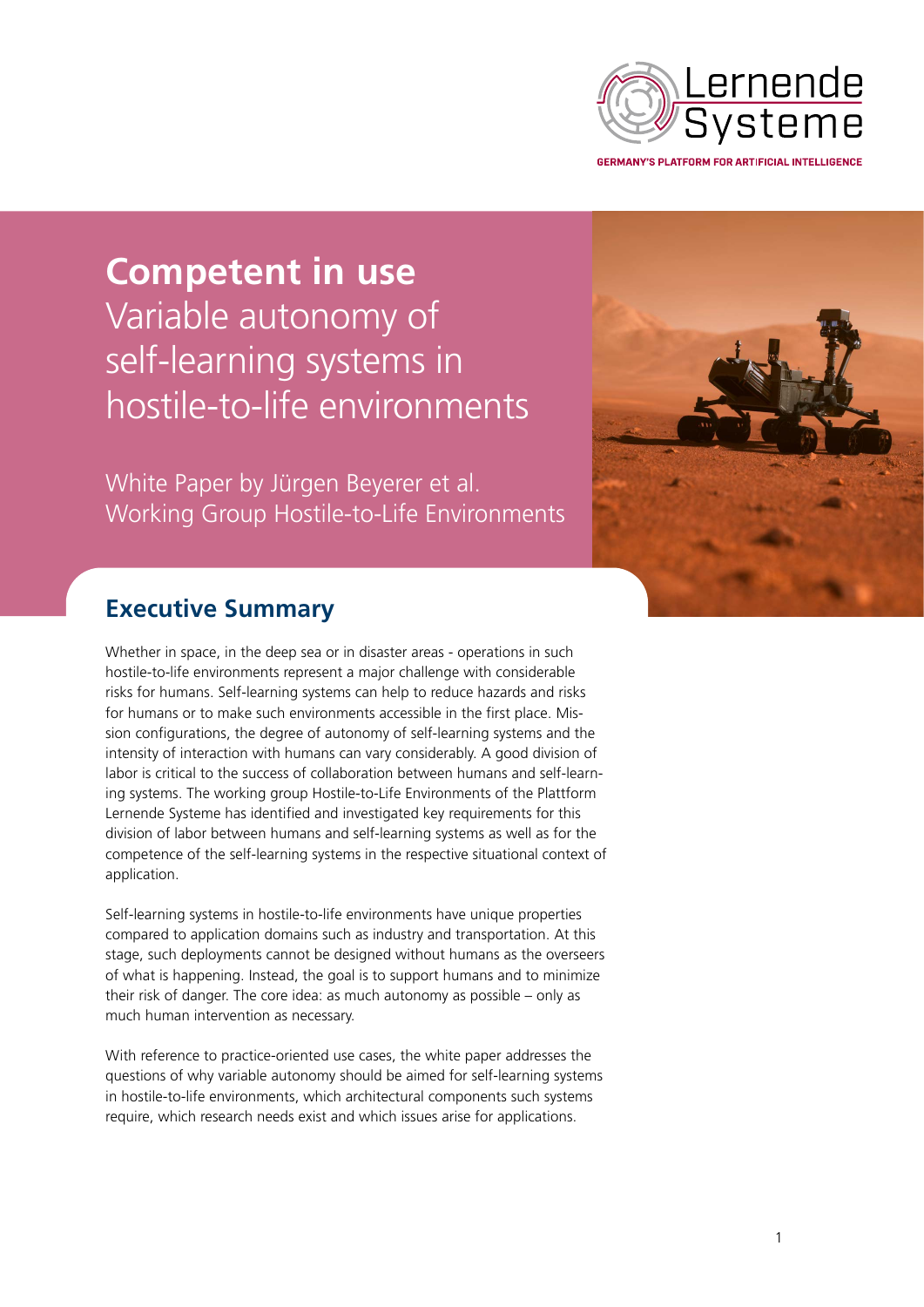# Fundamentals for the cooperation: human and self-learning systems

First, the specific requirements for the degree of autonomy of self-learning systems are defined for their use in hostile-to-life environments. This degree of autonomy depends, among other things, on the environment and the nature of the task, the capability of the self-learning system as well as legal and ethical guidelines for its use. Second, autonomy must be adjusted so that humans only need to intervene where it is necessary and reasonable. In addition, due to the dynamics of deployments in hostile-to-life environments, the systems must be able to adapt their degree of autonomy to the respective situation by themselves, on the one hand, or be adapted by humans, if necessary, on the other hand; this requires highlighting the perspective of variable autonomy during the deployment time of a self-learning system in contrast to previous conceptions of autonomy. The self-learning system is always to be understood as a human-machine system, that is to say, there is an interaction with the human, which can be very direct (e.g. through remote control) or only selective (e.g. through the adaptation of missions).



Autonomy, control and learning in robotic systems are mentioned as further important foundations for the use of self-learning systems, which concern, for example, basic control modes for robots as well as prerequisites for higher degrees of autonomy of robotic systems. Crucial components of autonomy in self-learning systems are the knowledge of the system's own capabilities and the evaluation of its own actions in relation to the task, the environment, and the current situation. The greatest challenge for a self-learning system – which is supposed to act completely autonomously – is to know all these parameters dynamically over the period of the respective mission and, in addition, to have always the possibility to react in time to new events and to adapt further actions accordingly.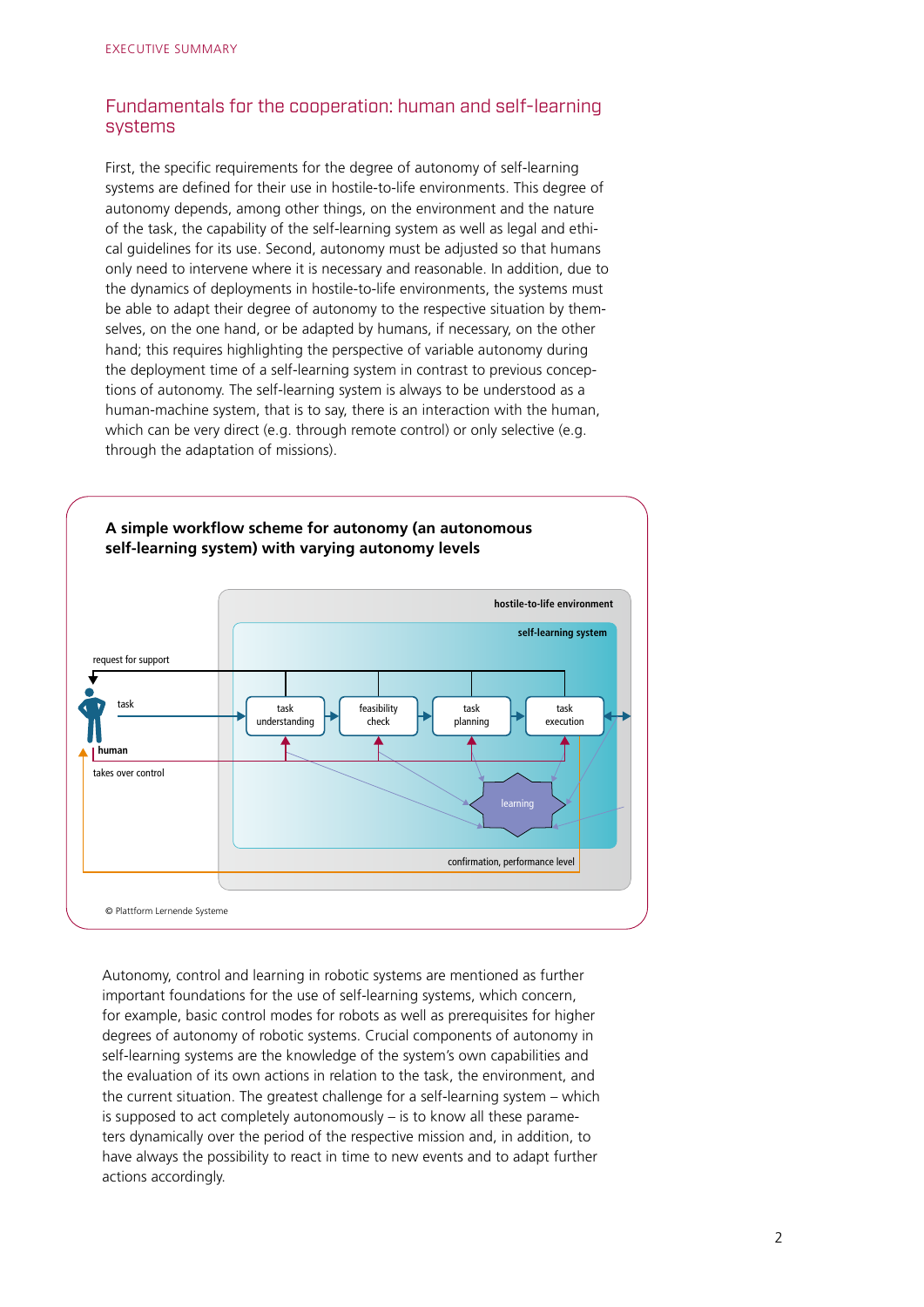## Variable autonomy levels of self-learning systems

An overview of existing taxonomies for levels of autonomy in conventional domains of application such as medicine and autonomous driving makes clear that autonomous systems in hostile-to-life environments are confronted with special conditions and thus with quite different requirements for autonomy. Existing taxonomies for autonomy in conventional domains usually range from fully (remotely) controlled (non-autonomous) to fully autonomous. Hostile-tolife environments, however, are very diverse and missions have a high variability, combined with very different requirements for autonomy in each situation. Therefore, the whitepaper focuses on variable autonomy; a perspective that goes beyond the previously existing distinction of discrete levels of autonomy. To demonstrate this perspective of continuous degrees of autonomy during ongoing missions, the authors design an architectural model that defines components of an autonomous system and illustrates how different degrees of autonomy can be concretely activated in a variable mode.

## Technical and ethical trustworthiness of self-learning systems

In principle, self-learning systems should be developed in an ethically trustworthy manner regarding criteria such as comprehensibility, security, and the avoidance of non-intended consequences. In hostile-to-life environments self-learning systems may also encounter ethically or legally problematic situations during a mission, which would subsequently also increase the criticality of the self-learning systems in its application context in such situations. Therefore, these systems require, among other things, components that can recognize and communicate such situations. The competence of a self-learning system can change during its use, for example because it is confronted with different conditions. For this reason, the experts propose an ongoing competence analysis during missions for the architecture of self-learning systems to be able to determine reasonable and situationally possible degrees of autonomy. In the relationship between competence analysis and degree of autonomy, a lack of competence always means increased human intervention up to teleoperation (= remote control). Up to the full autonomy, different intermediate levels can be distinguished in which the human being gradually hands over control to the self-learning system. Basically, the case can occur that a system masters a task (e.g. exploration of an unknown terrain), but it is stuck. In this case, its options for action would be limited to such an extent that remote control by humans would become necessary.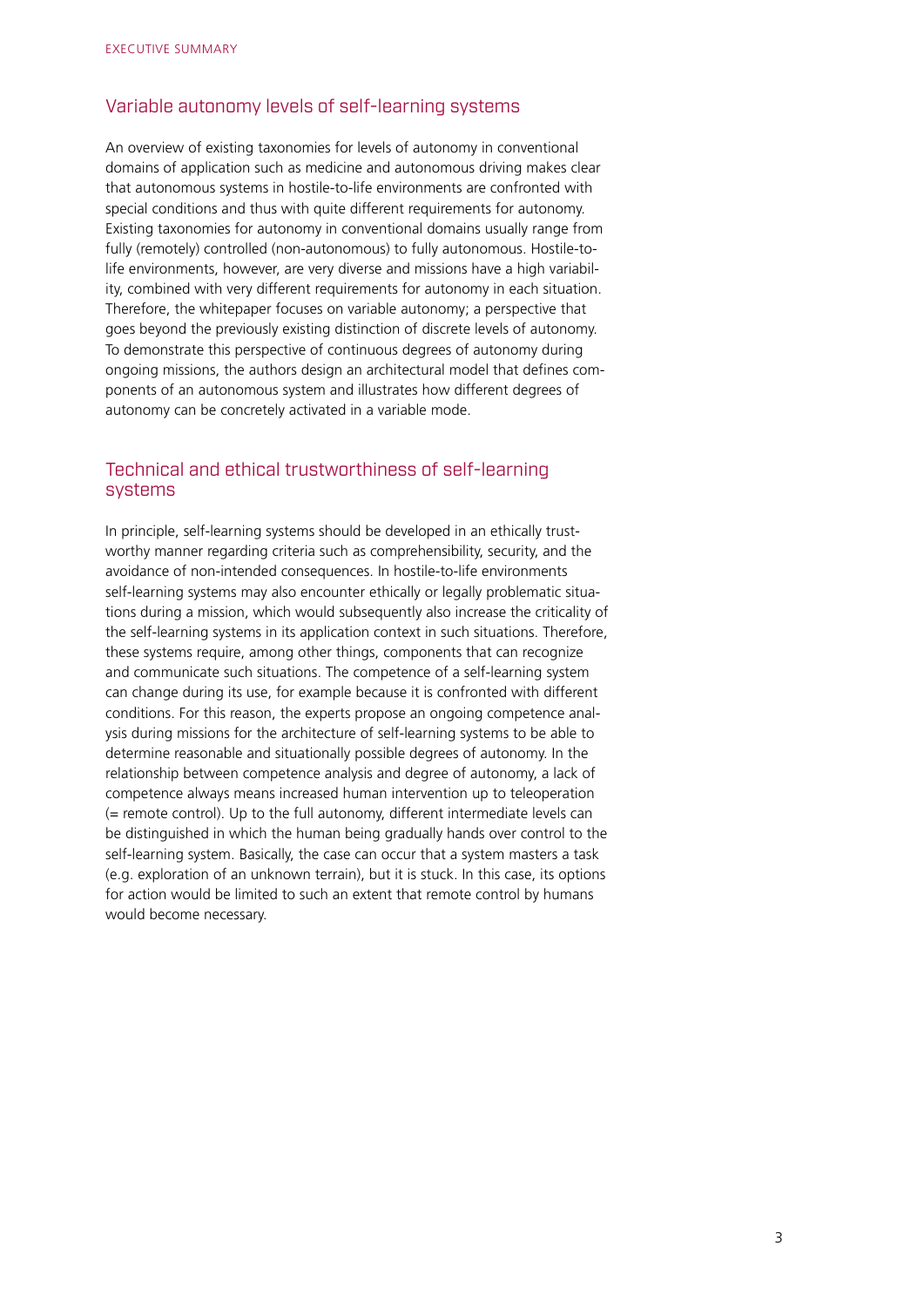

# Recommendations and outlook

To ensure that self-learning systems can support people even more effectively in hostile-to-life environments in the future, the experts conclude by highlighting options that relate primarily to strengthening research and product innovations. They see a need for research and development regarding the various architectural components and the competence analysis of self-learning systems.

# Architectural Components

Indispensable components in the architecture of a human-machine system for effective, efficient, and responsible use of self-learning systems in hostile-to-life environments are:

- Ongoing analysis whether the self-learning system's competence is sufficient to solve a current task.
- Ongoing analysis whether the self-learning system would be placed in an ethically problematic situation or would have to make ethically problematic decisions.
- Ongoing analysis whether the self-learning system gets into a situation that raises legal issues.
- Component for ensuring situational awareness for the human as a prerequisite for allowing human operators to take control at short notice.